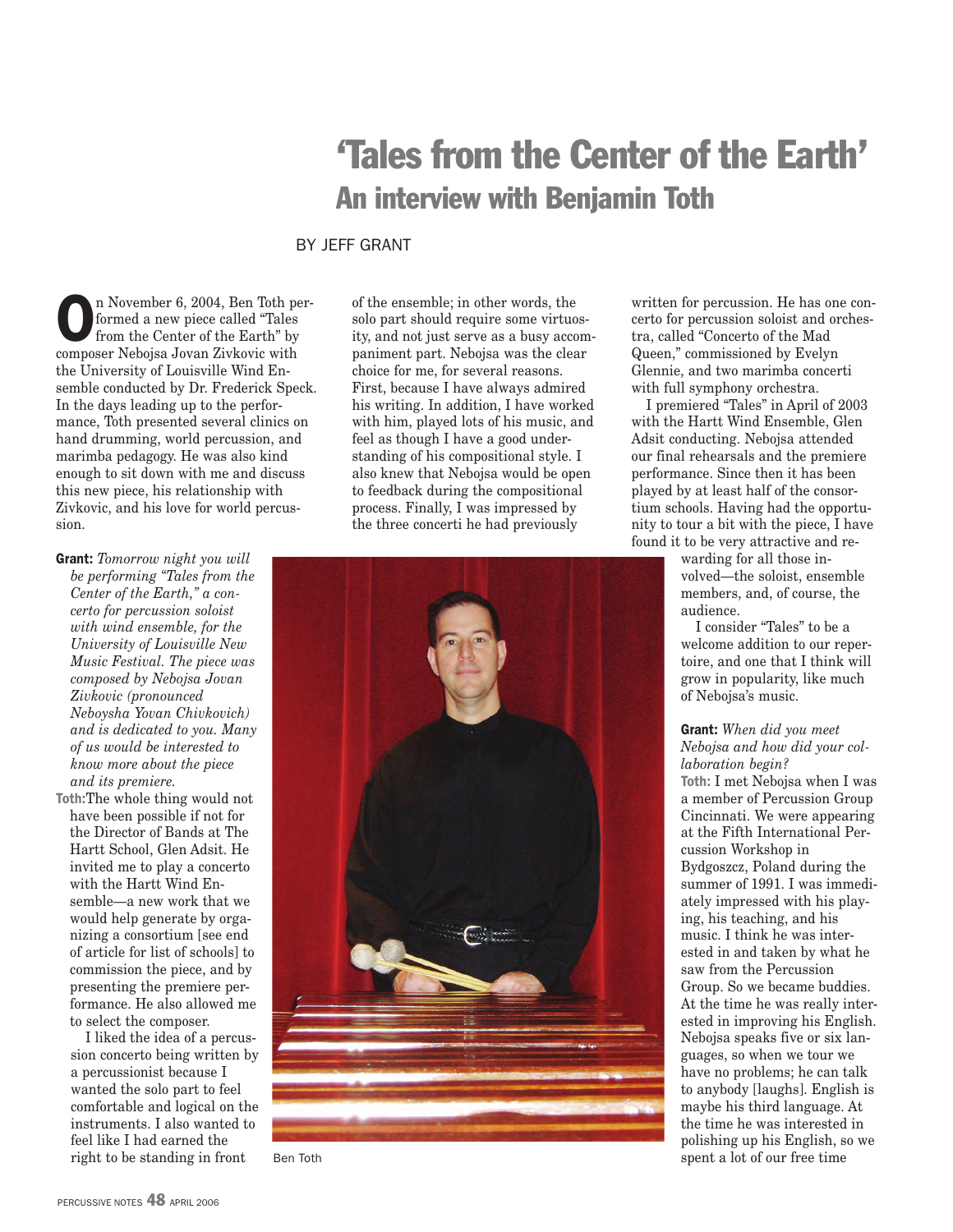working on that and just hanging out. It evolved from there very gradually.

Our collaborations have been an important part of my own education, because I feel that the ten years or so that I've worked with Nebojsa in the Jovan Percussion Group, and occasionally as a duo partner have had an effect on my musicianship, and more specifically my marimba playing. I sort of consider him to be my unofficial marimba teacher; every time we play together I carefully observe what he is doing and try to glean what I can. Also, musically speaking, I have a lot of respect for his writing; his pieces are fun and challenging to play, audiences like them, and they're well constructed. I think that reflects the fact that he has graduate degrees in composition, theory, and performance. He really has put as much energy into developing his composing "chops" as he has into his playing "chops." Nebojsa began composing "Tales" during the fall of 2002 and called me almost daily while he was composing the piece.

Grant: *It sounds like a collaborative effort.* Toth: I didn't really contribute any compositional ideas, but I did have some specific requests. I wanted the solo part to include both marimba and a

multiple-percussion setup. He was open to that idea, and after a few discussions he settled on the exact instrumentation and configuration for the multiple-percussion setup. The soloist plays marimba during the first movement and the multiple percussion setup during the second movement. I also wanted to include an interlude in the middle of the piece where the percussion section would be featured with the soloist; the winds, at that point, would basically be tacet. There is some pretty intense writing in there for percussion ensemble with the soloist, so he did let me contribute a bit in terms of the form of the piece.

Other than that he was really open to sharing his compositional ideas generally looking for some feedback. He would call me up at like 10:00 or 11:00 P.M.—which was 4:00 or 5:00 A.M. at his home in Germany—and would play riffs or themes over the phone! He seemed to compose this piece nightly, from eleven at night to four in the morning! He had the the soloist's whole multiple-percussion setup constructed in his home studio because he tends to compose at the instruments, with a marimba and piano handy as well.



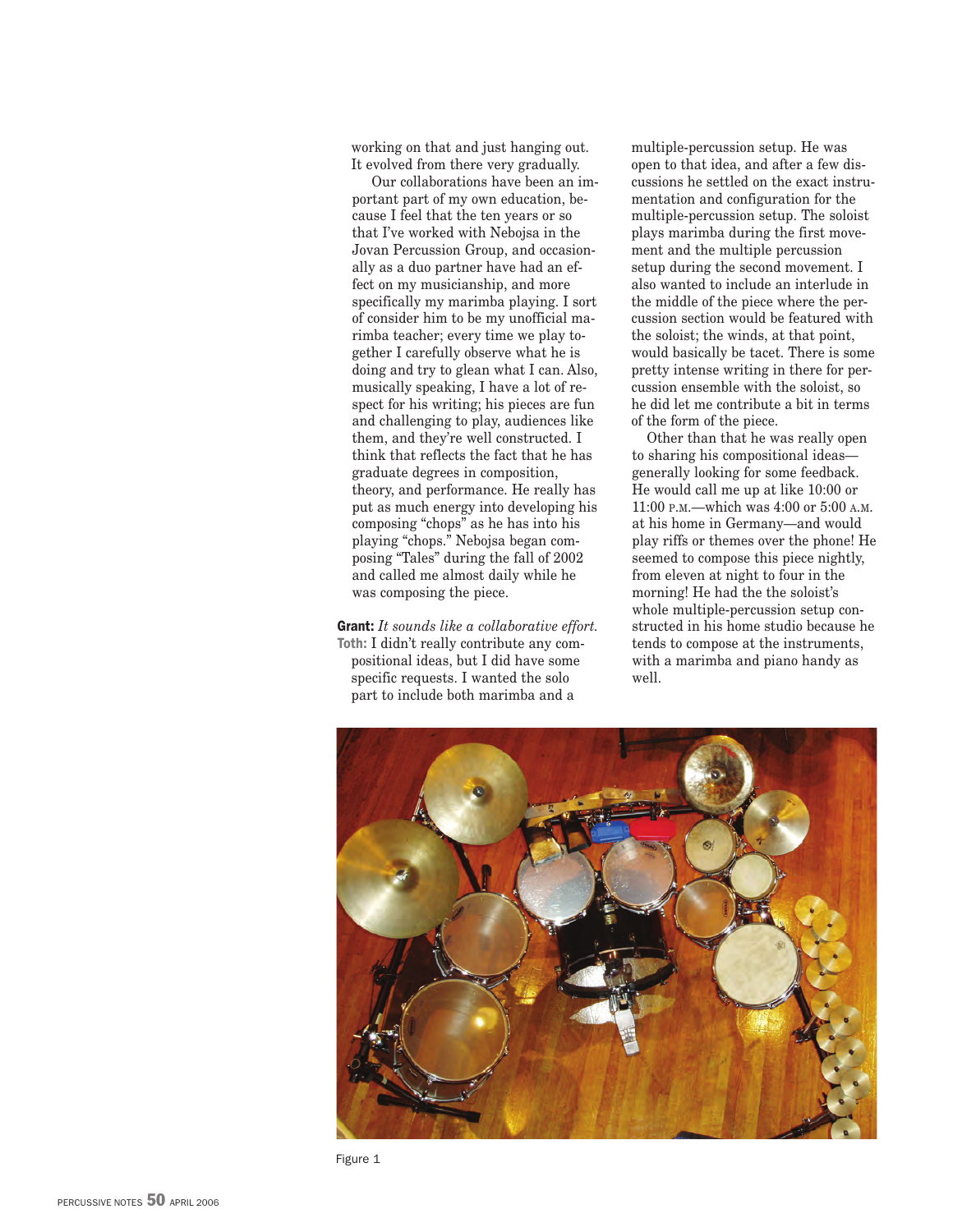Grant: *It is very interesting the way he composed this piece. The two of you figured out what instruments were going to be used and then he composed from the setup.*

Toth: That's true. In fact, it served as a point of departure for the second movement. The soloist's percussion setup for "Tales" includes a kick drum, five tomtoms, bongos, a snare drum, four cymbals of various sizes, two ribbon crashers, two Jam Blocks, two cowbells, one octave of crotales, and a "thunder tube," though I've been using a Zildjian gong sheet instead (see Fig. 1).

Actually, Nebojsa and I don't use the exact same setup for the percussion instruments; he originally set it up as an exact mirror image of the way you see me playing the piece. So when he began sending me sketches of the solo part, I started to realize that the stickings were very left-hand oriented, with lots of left-hand double-stickings and left-hand leads. That didn't feel so comfortable, or even necessary. I tend to set the larger instruments on the left, just like we set up the timpani, but he's more used to a German arrangement with the larger instruments on the right. He also relates the setup to a modified drumset, with the floor tom on the right. So, on a whim, I set up everything backwards, as an exact mirror image, and I modified all the stickings. It felt much more comfortable. I called him up and said, "Hey, is it okay with you if I reverse the entire setup?" He said, "Sure." If you visit his Website [www.zivkovic.de] you will see photos of each of our setups, allowing performers to select their own preference.

- Grant: *I understand that you encouraged Nebojsa to include various world percussion instruments for the wind ensemble percussion parts—specifically, some hand drums. When did you develop your interest in world percussion?*
- Toth: I have always been interested in world percussion, and have been introduced to various drumming traditions by attending clinics or workshops, including several PASIC clinics. These experiences prompted me to initiate a program at The Hartt School in which we rotate guest percussion teachers. Each teacher is in residence for one or

two semesters. The guest teachers provide weekly private lessons, and sometimes master classes, as a complement to the weekly lessons students have with me. Through this guest teacher program, the students and I have been able to study with some fantastic musicians, including Glen Velez, who is our frame drum teacher, and Joseph Galeota, who is our African drumming

teacher. We have had two Latin percussion teachers, Johnny Almendra and John Amira, whose lessons focused on folkloric music from Cuba and Haiti. Our most recent guest teacher was Dave Samuels, who taught improvisation, and this year [2004] we will have PAS Hall of Fame member Al Lepak and a Brazilian percussionist named Rogerio Boccato.